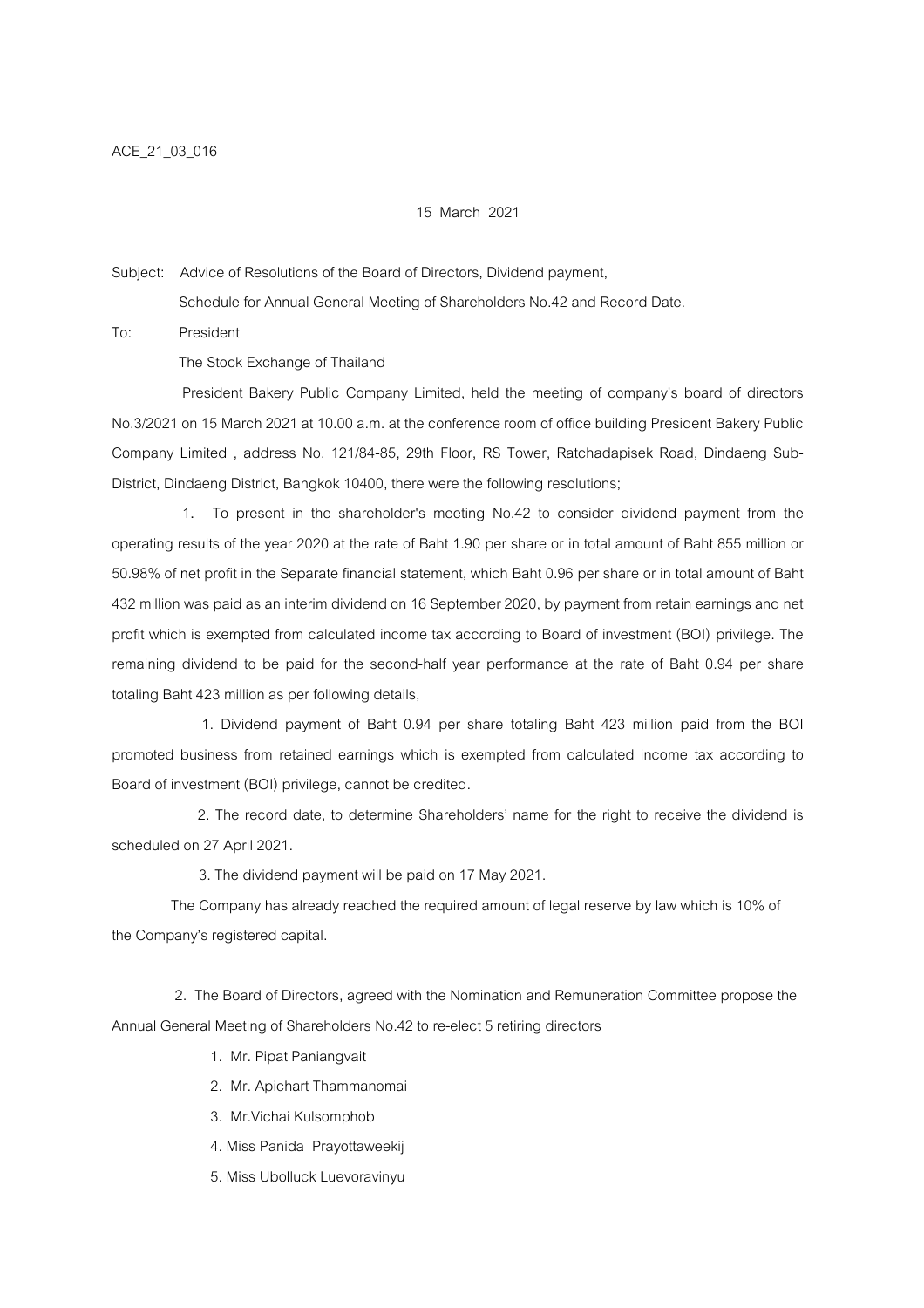3. Approved to propose the Annual General Meeting of shareholders No. 42, to consider and approve the remuneration of the Board of Directors for the year 2021, at the total amount not exceeding Baht 20,000,000 per year, but excluding compensation or other benefits which the directors receives in the capacity of employee or personnel of the company.

4. To propose to the shareholders' meeting to appoint company auditors for year 2021, in accordance with the recommendation by The Audit Committee, as follows:

- 1. Miss Siriwan Nitdamrong, Certified Public Accountant, holding Licence No. 5906 (Has signed in Company Financial Statement since 2018 - 2020)
- 2. Mr. Wichart Lokatekrawee, Certified Public Accountant, holding Licence No. 4451 (Has signed in Company Financial Statement since 2010 - 2012)
- 3. Mrs. Sarinda Hirunprasertwut, Certified Public Accountant, holding Licence No. 4799 (Has been never signed in Company Financial Statement)

Representing EY Office Limited. as the company's auditors, by stipulating that any of the auditors audits and express opinions on the Company's financial statements.

 The auditing fee at the amount of Baht 1,130,000. The said amount is separated from the audit fee of Baht 92,500 per BOI-promoted projects

 5. To confirm the Company sets the Record Date on 29 March 2021 to define the shareholder who has the right to attend the Annual General Meeting of Shareholders No. 42.

 6. Approval of the agenda of the Annual General Meeting of Shareholders No. 42, April 19, 2021 at 9.30 a.m. at the Meeting Room 6th Floor , Bangchan Industrial Estate No.1 , Seri Thai Soi 87 , Seri Thai Road, Minburi , Bangkok 10510 as following agenda;

- 1. To consider to certify the minute of the Annual General Meeting of Shareholders No. 41 on 16 June 2020.
- 2. To acknowledge the company's operating result of the year 2020.
- 3. To consider and approve the Company's Statement of financial position and Statement of comprehensive income which were audited by certified public accountant, as of the year ended on 31 December 2020.
- 4. To consider to allocate the profit and approve the payment dividend for the year 2020.
- 5. To consider the election of directors retire by rotation.
- 6. To consider the determination of the director's remuneration.
- 7. To consider the appointment of the auditor and determine the audit fee for the year 2021.
- 8. To consider to other matters ( if any )